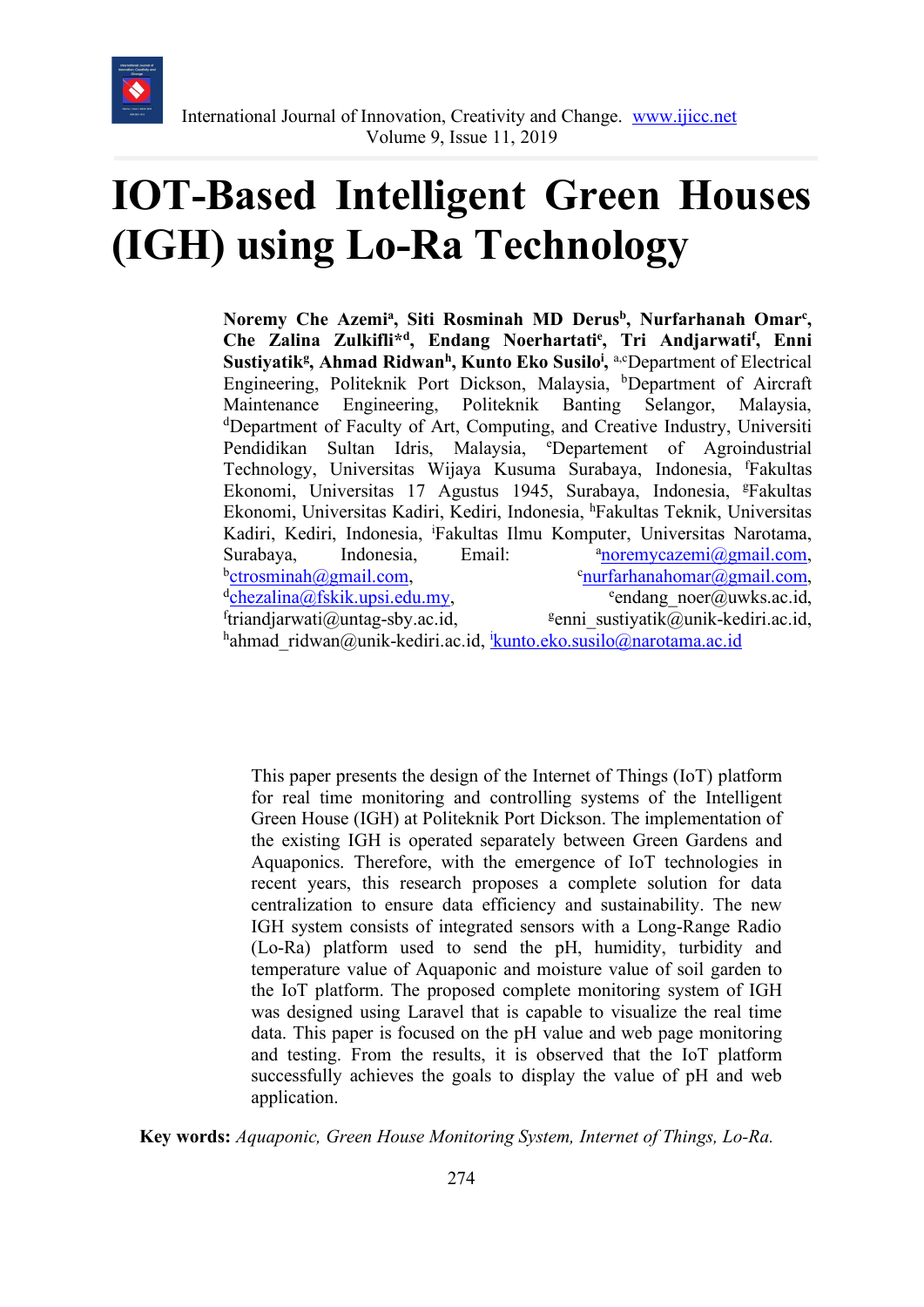

## **Introduction**

A greenhouse (also known as a glasshouse) is a structure with walls and roof made chiefly of transparent material, such as glass, in which plants acquire regulated climatic conditions to grow. Greenhouses have very important role in agriculture in all around the world, including Malaysia. The greenhouse is the advanced facility available in which we can control the climate to increase plant growth and avoid the effect of season changes on the plants. Inside the greenhouse moisture, air flow, and light can be controlled, unlike the outdoor farming temperature. This control gives efficiency to the greenhouses' production (Akshay et al., 2012). One of the cultivations in greenhouses is hydroponics. Most of the hydroponic crops are unsuccessful, mainly due to the lack of nutritional aspects in this production system, which requires adequate preparation and management of the nutrient solution and the chemical content of the hydroponics (Anif et al., 2017; Ramkumar and G. Rajini, 2018). The primary advantage of greenhouse technology is that it is used to protect the plants from the adverse climatic conditions such as wind, cold, excessive radiation, extreme temperature, insects, and disease (Durmuú et al., 2016) (Khattab et al., 2016).

Aquaponics is the combination of aquaculture (raising fish) and hydroponics (the soil-less growing of plants) that grows fish and plants together in one integrated system. The aquaculture research community introduced the idea of Aquaponics in the mid-1970s (Shenan et al., 2017). This system has been in existence since ancient times. There is evidence that the Aquaponics system for growing crops is a sustainable, easy, and simple method of farming when compared to traditional methods of farming which involves a lot of hard work (Kilicdagi and Yilmaz, 2014). The Aquaponics system can be very helpful to the farmers residing in areas with a shortage of water. The problem that arises with the Aquaponics system is the amount of data needs analysis and manipulation to optimize the results (Love et al., 2015). The various environmental parameters such as pH, temperature, humidity, turbidity, eC and moisture need to be monitor and any change of this parameters could affect the aquaponics environment (Manju et al., 2017) (Nichols, 2017). This can be a quite a difficult task for a person to monitor daily.

With these problems, it is very necessary to design a real-time smart monitoring and control system. The real-time control of real-world devices has shown commercial value and ease the consumer. Real-time environmental information can be remotely gathered from the Aquaponics fields and transferred to where it can be processed to discover problems, store data, and/or take needed actions. The use of Wireless Sensor Networks (WSN) in agriculture increases the efficiency, productivity and profitability of many agricultural production systems (Pasha et al., 2018). The integration of WSNs with IoT can be applied to the analysis of data generated by sensors and IoT devices. The IoT is driven by an extension of the Internet through the incorporation of physical articles joined with a capacity to provide more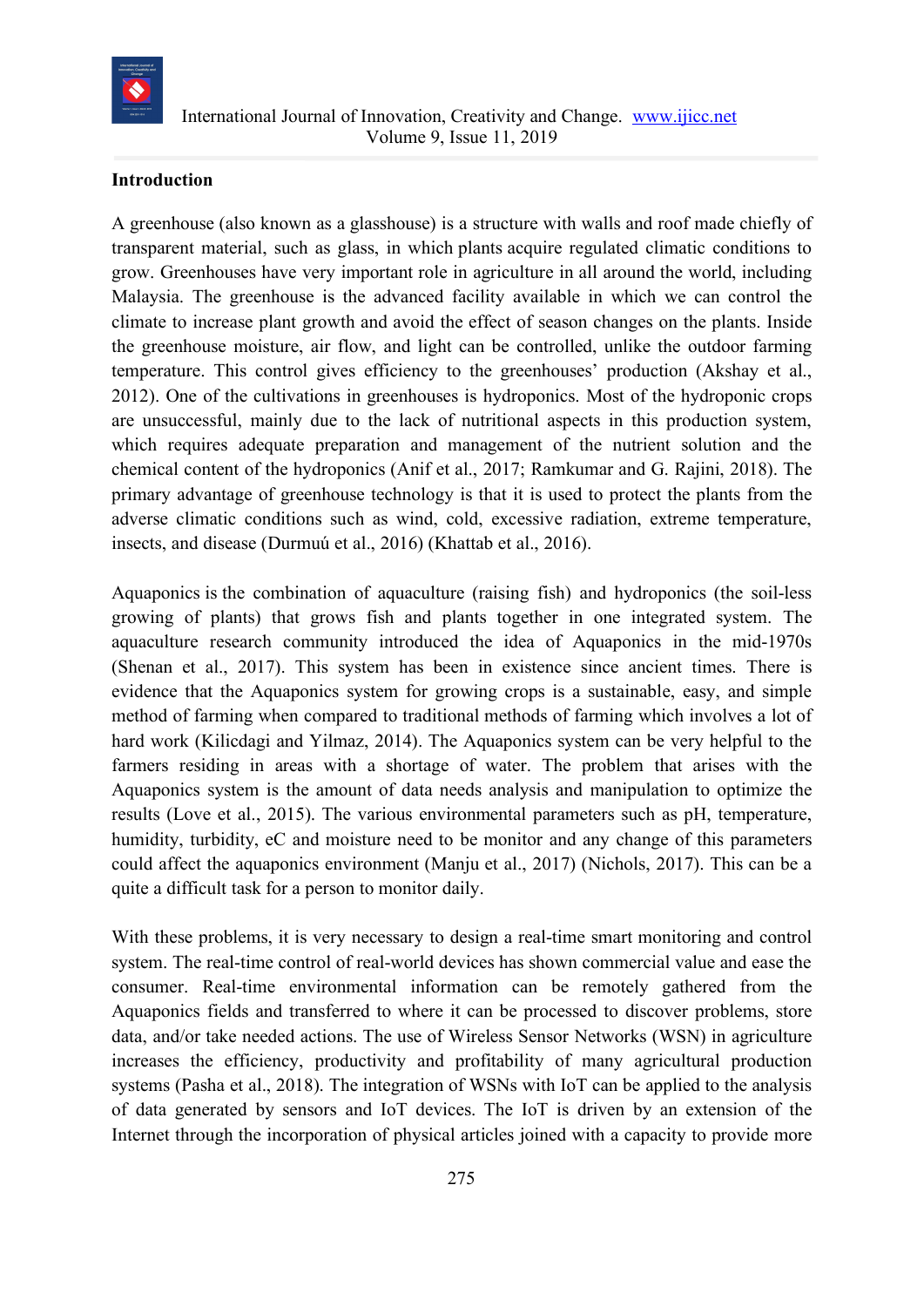

## International Journal of Innovation, Creativity and Change. www.ijicc.net Volume 9, Issue 11, 2019

quick-witted administrations to the earth as more information ends up noticeably accessible. Several application areas going from Green-IT and vital effectiveness to coordination's are now beginning to profit by Internet of Things ideas (Preetham et al., 2019). Therefore, this paper proposes a cloud-based architecture that is applicable to enable data monitoring, gathering, and actuation for sensors and IoT devices from hydroponic, fish ponds, and gardens at our Intelligent Green House (IGH) PoliPD. Emphasis is given more on viewing the pH value and testing the web application interface.

# **Related Works**

There have been many works on monitoring and control system such as Wang et al (Rubiat et al., 2017) who proposed the Smart Monitoring and Control System Based on OpenWrt to monitor flow meters, pH, ultrasonic range finders, and digital temperature sensors, as well as principles of signal conditioning and closed loop control. The proposed system is an intelligently interactive application, where users can also use the mobile terminal to monitor and control the smart aquaponics. The hardware system consists of Arduino and WRTnod which is based on Wi-Fi AP-Soc, an open source development board hardware.

Muhammad Anif et al (Saaid et al., 2013) proposed the Internship Monitoring System Web Based to manage the internship process at Politeknik Negeri Semarang that can be accessed by five level of users such as administrators, head of program, faculty, students, and field supervisors. The system uses the Laravel framework that applies the Model-View-Controller (MVC) method.

Pasha et al (Love et al., 2015) proposed the control and monitoring Aquaponic system based on IoT, which enables the function to monitor water level, temperature, and pH level that can be accessed by various smartphones and browsers and can also control the lights and water pump through the web. A raspberry pi device is used as the gateway of sensor readings while Arduino Uno is used for monitoring purposes and Arduino Nano for controlling.

Shaout and Scott (Samal and PatiMulti, 2014) proposed the control and monitoring fish tank and growing bed in an aquaponic ecosystem using IoT fuzzy locic. The system will monitor water temperature, pH, air temperature, and luminance. The system will control a light, heater, and the alarm. The system uses the Arduino Uno R3 board to be the hardware interface for inputs/outputs.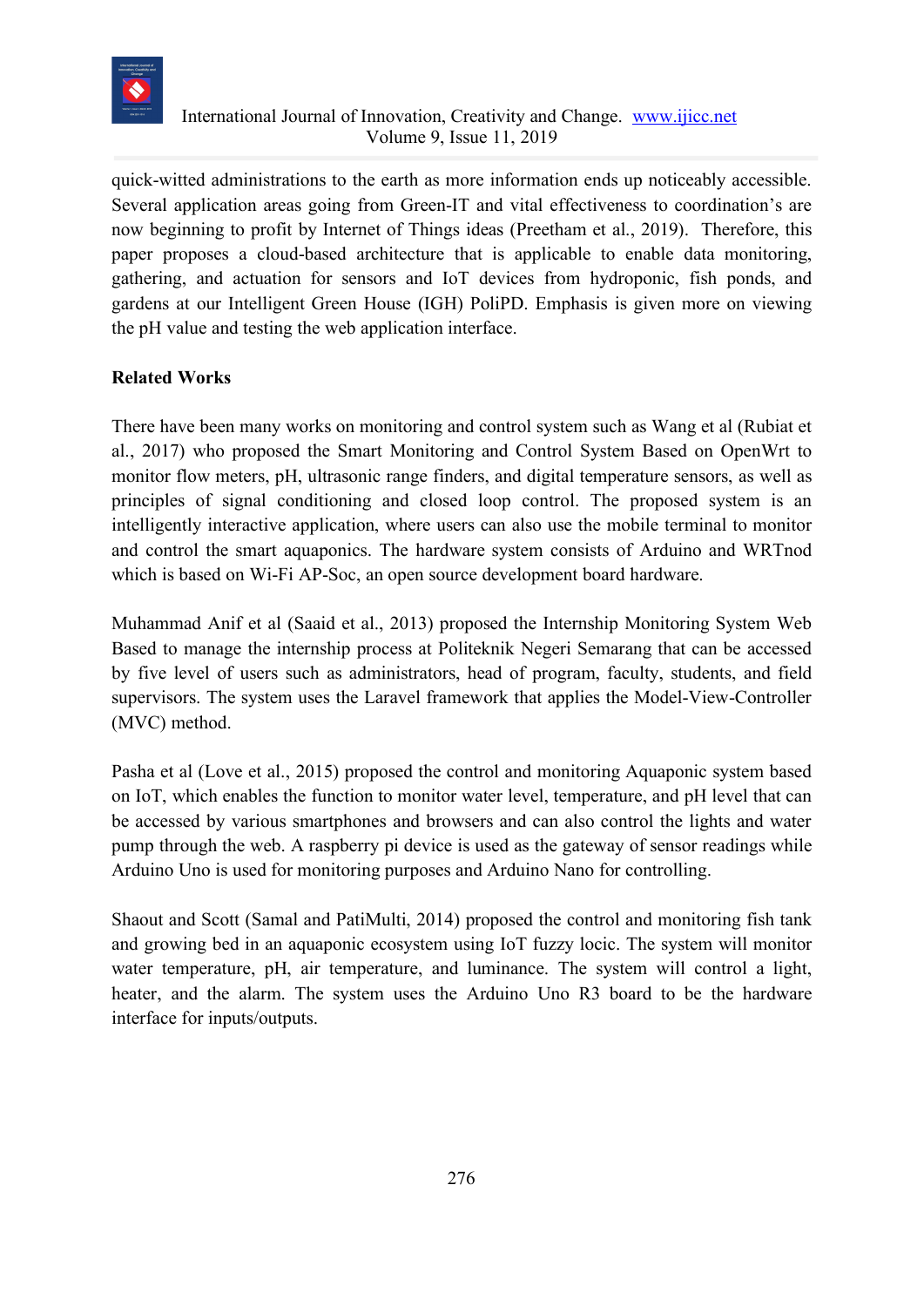

# **Methodology** *A. IGH PoliPD System Design*

A Lo-Ra device is used as the gateway of sensor readings and controlling. LoRa is the best option for IoT solution which requires a long range of data communication while keeping very little power usage (Saraswathi et al., 2018). All sensors are connected to the Arduino device and the communication between Arduino and Lo-Ra device is done by the Arduino program. DHT11 humidity and temperature sensor is used to measure the humidity and the temperature, DFROBOT 109 analogue pH meter is used to measure the water pH level while DFROBOT 038 turbidity sensor is used to measure the turbidity. Data can be acquired using a low-cost Arduino microcontroller. The Arduino software, however, does not contain a suite of tools for data fitting and analysis (Seok-Oh et al., 2017). The data are typically gathered first and then imported manually into an analysis program. PLX-DAQ is used to import data directly from the Arduino to Excel and allows real-time plotting and analysis instead of viewing it in web application.

The NodeMCU is used as a hub to 2 nodes from Garden and Aquaponic as a transmitter and 1 gateway from IGH as a receiver. Other sensors are connected to their respective positions and these sensors send the data to the NodeMCU which consists of an inbuilt Wi-Fi technology. MySQL is a database available on the internet in which values of the sensors are updated every second in real-time. A web application is developed using the Laravel framework. Within the software, the connectivity between the web application and MySQL will be made. Therefore, the user can monitor the parameters from anywhere.



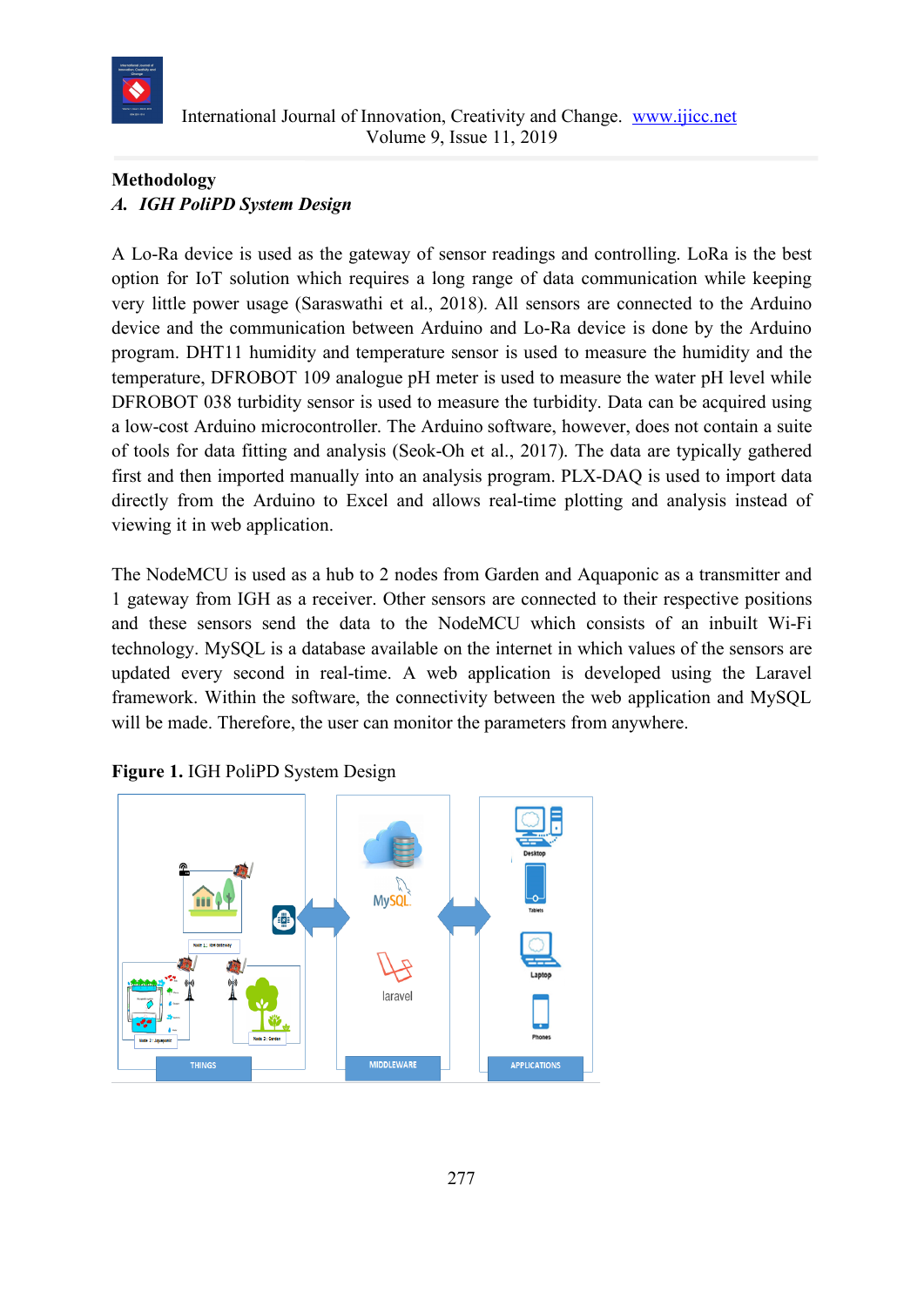

# *B. IGH PoliPD Web Application Framework*

Developing a web application from scratch can be a tedious and complicated task. Over time, too many opportunities for bugs and too many revisions can make maintenance of a web application very frustrating for any developer (Shafeena, 2016). Because of this, a recently developed framework written in PHP, Laravel, has quickly won the hearts of developers around the world for its clean code and ease of usage.

The Laravel application follows the traditional Model-View-Controller (MVC) design pattern, where controllers are used to handle user requests and retrieve data while models interact with database and retrieve objects' information and view to render pages (Shaout and Scott, 2017). Additionally, routes are used to map URLs to designated controller actions.

The IGH PoliPD web application framework as in Fig. 1 shows that a request is made when a user enters a URL associated with the application. A route associated with that URL maps the URL to a controller action. That controller action leverages the necessary model(s) to retrieve information from the database, and then passes that data off to a view and to be display to the user.



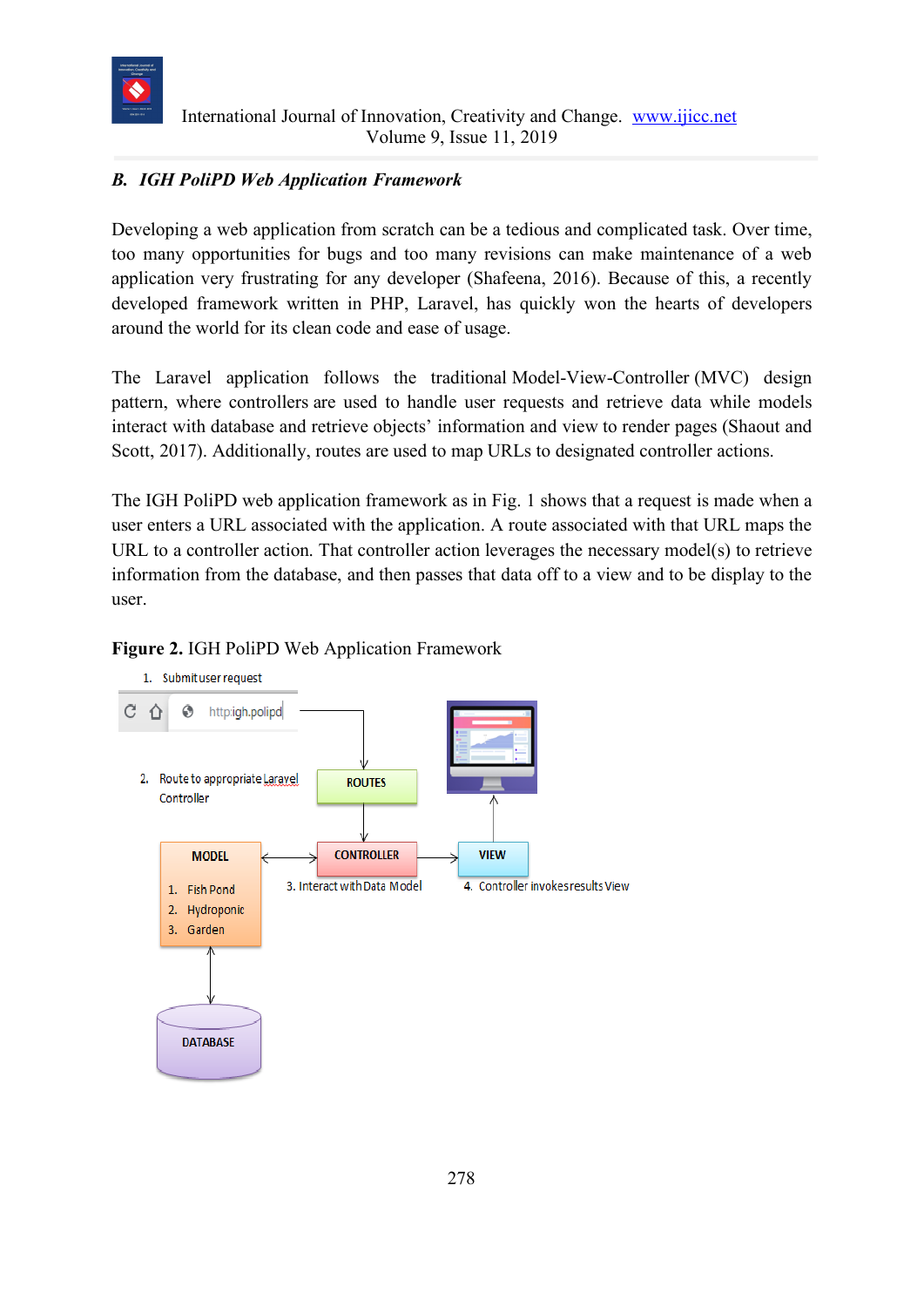![](_page_5_Picture_0.jpeg)

# **Result And Discussion** *A. Sensor Testing*

There are 2 aspects tested in the research: pH sensor testing and web page testing. pH is a measure of the acidity (or alkaline) of a solution. The range goes from 0-14, with 7 being neutral. pH of less than 7 indicate acidity, whereas a pH of greater than 7 indicates a base (Surguy, 2014). pH is really a measure of the relative amount of free hydrogen and hydroxyl ions in the water. Water that has more free hydrogen ions is acidic, whereas water that has more free hydroxyl ions is basic (Zourmand et al., 2019). After the system is successfully implemented and running, the pH sensor is tested to get the pH water level by taking samples of comparison results for 8 weeks. The Arduino coding will work and thread the real-time data from the sensor in specified delayed time. Lastly, the web page will be tested by accessing it from another device that is in the same network. It will show all the data value that was sensed. Table 1 shows the average results of pH values for 8 weeks and Fig. 3 shows the pH average value in 8 weeks.

|  | Table 1: Average results of pH values for 8 weeks |  |  |  |  |
|--|---------------------------------------------------|--|--|--|--|
|--|---------------------------------------------------|--|--|--|--|

| $\vert$ Week(s) $\vert$ week 1 $\vert$ week 2 $\vert$ week 3 $\vert$ week 4 $\vert$ week 5 $\vert$ week 6 $\vert$ week 7 $\vert$ week 8 |      |      |      |      |      |      |      |
|-----------------------------------------------------------------------------------------------------------------------------------------|------|------|------|------|------|------|------|
| $\vert$ Average $\vert$ 8.68                                                                                                            | 8.69 | 8.68 | 8.69 | 8.69 | 8.70 | 8.68 | 8.68 |

**Figure 3.** pH average value

![](_page_5_Figure_7.jpeg)

From monitoring the process within 8 weeks and approximately taken at the same time, it can be said that the water temperature recorded between 30-31 Celsius and the humidity of water recorded approximately 59, while the pH value is relatively between 8.5 to 8.8. This can be referred to Fig. 4 where the pH value data result taken from PLX-DAQ.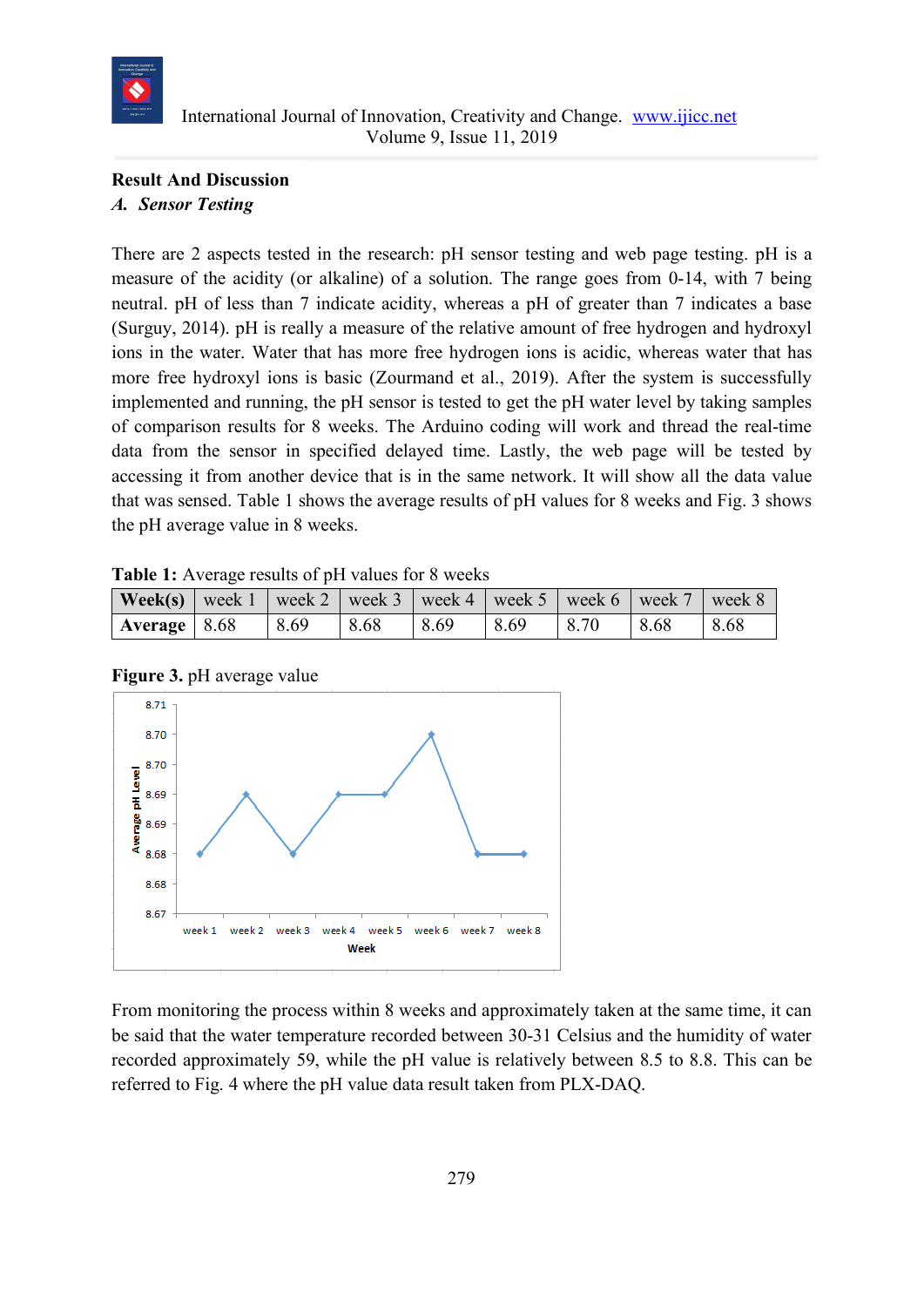![](_page_6_Picture_0.jpeg)

| <b>Current Time</b> | рH   | <b>Temperature Humidity</b> |    |                                                                              |  |
|---------------------|------|-----------------------------|----|------------------------------------------------------------------------------|--|
| 17:43:48            | 8.67 | 30                          | 59 | Open PLX DAQ UI                                                              |  |
| 17:43:50            | 8.68 | 30                          | 59 |                                                                              |  |
| 17:43:52            | 8.68 | 30                          | 59 | PLX-DAQ for Excel "Version 2" by Net^Devil<br>X                              |  |
| 17:43:54            | 8.65 | 30                          | 59 |                                                                              |  |
| 17:43:56            | 8.67 | 31                          | 59 | <b>Control</b>                                                               |  |
| 17:43:59            | 8.67 | 30                          | 59 | PLX-DAQ<br>Download Data                                                     |  |
| 17:44:01            | 8.66 | 30                          | 59 | <b>Clear Stored Data</b><br><b>Settings</b>                                  |  |
| 17:44:03            | 8.66 | 30                          | 59 | User1                                                                        |  |
| 17:44:05            | 8.66 | 31                          | 59 | User <sub>2</sub><br>$\vert \mathbf{v} \vert$<br>Port:<br>3                  |  |
| 17:44:07            | 8.67 | 30                          | 59 | <b>Reset Timer</b><br>$\mathbf{v}$<br>9600<br><b>Baud:</b>                   |  |
| 17:44:09            | 8.68 | 30                          | 59 | <b>Clear Columns</b><br><b>Connect</b>                                       |  |
| 17:44:11            | 8.68 | 30                          | 59 |                                                                              |  |
| 17:44:13            | 8.65 | 30                          | 59 | <b>Reset on</b><br>U<br>Display direct debug =><br><b>Connect</b>            |  |
| 17:44:15            | 8.67 | 30                          | 59 |                                                                              |  |
| 17:44:17            | 8.67 | 30                          | 59 | Use 1st Worksheet at $\sim$ Use active Worksheet at<br>the time of "Connect" |  |
| 17:44:19            | 8.66 | 31                          | 59 | the time of "Connect"                                                        |  |
| 17:44:21            | 8.66 | 31                          | 59 | <b>Controller Messages:</b>                                                  |  |
| 17:44:23            | 8.66 | 30                          | 59 | <b>PLX-DAQ Status</b>                                                        |  |
| 17:44:25            | 8.66 | 30                          | 59 |                                                                              |  |

**Figure 4.** PLX-DAQ data taken from Arduino

# *B. Web Page Testing*

The data from each sensor node will be displayed in a web page. The web page is designed to be able to look after limited data. Fig. 5 shows the main page of IGH PoliPD. The web page consists of 4 menus which are Greenhouse, Garden, Hydroponic and Fishpond. Fig. 6 shows the data for pH sensor display in the Fishpond menus. The web page interface is compatible with many browsers from many devices as shown in Table 2.

**Figure 5.** IGH PoliPD Web Page Interface

![](_page_6_Picture_7.jpeg)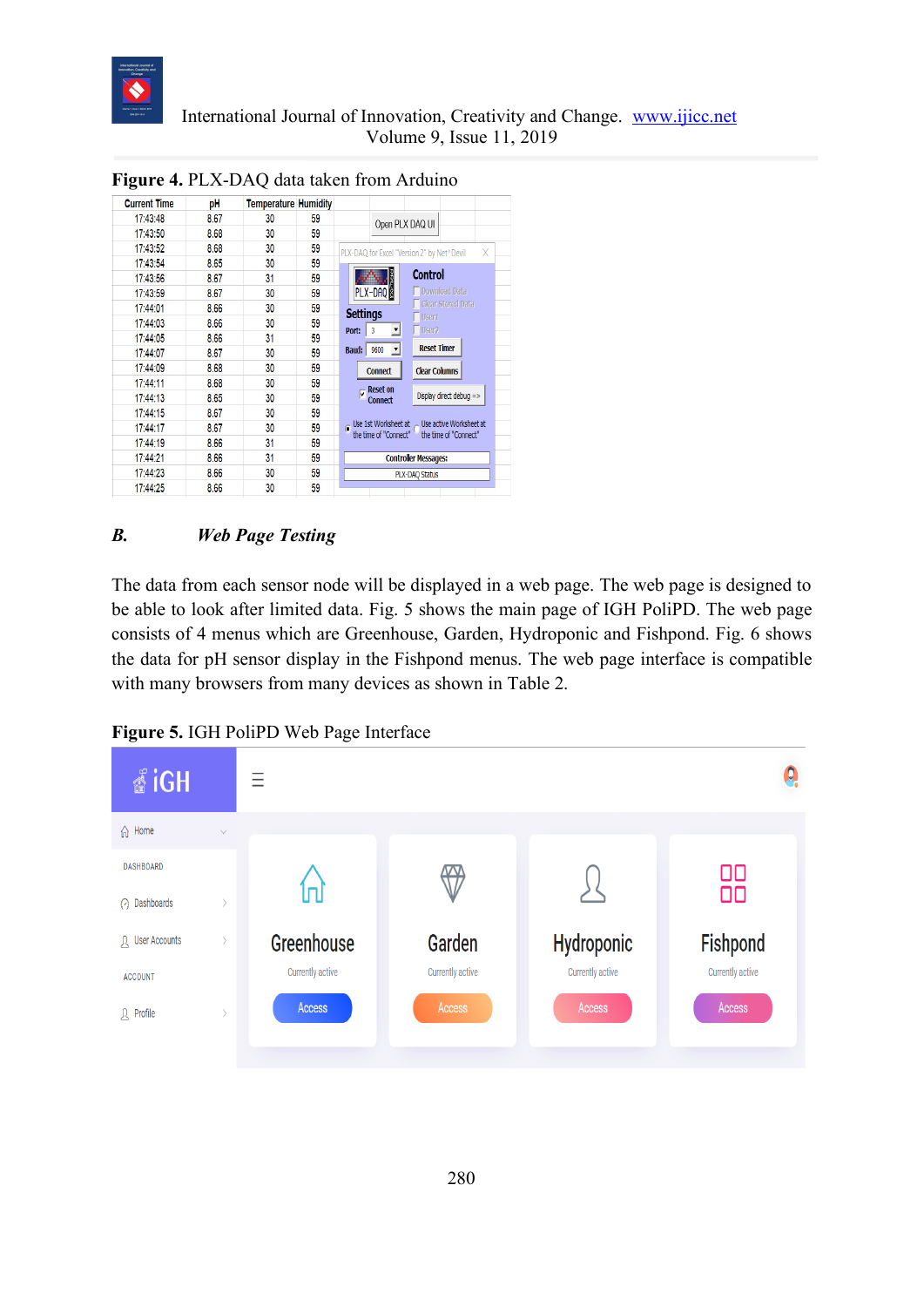![](_page_7_Picture_0.jpeg)

## International Journal of Innovation, Creativity and Change. www.ijicc.net Volume 9, Issue 11, 2019

| ∦iGH                   |               | Ξ          |                        |                   | ۹ |
|------------------------|---------------|------------|------------------------|-------------------|---|
| ☆ Home                 | x             |            |                        |                   |   |
| <b>DASHBOARD</b>       |               | pH Value   | <b>Turbidity Value</b> | Temperature Value |   |
| (2) Dashboards         | $\mathcal{Q}$ | pH 8.70    | <b>59 NTU</b>          | 30 C              |   |
| [8] Greenhouse         |               |            |                        |                   |   |
| 88 Garden              |               |            |                        |                   |   |
| SS Hydroponic          |               | Feeder     | Water Pump             | Water Level       |   |
| 88 Fishpond            |               | Feed: 8 AM | Pump: 8 AM             | 5 <sup>m3</sup>   |   |
| <b>Q</b> User Accounts | ×             |            |                        |                   |   |
| ACCOUNT                |               |            |                        |                   |   |
| <b>B.</b> Profile      | x             |            |                        |                   |   |
|                        |               |            |                        |                   |   |

## **Figure 6.** Data for pH Value, Turbidity and Temperature View Interface

## **Table 2:** Device(s) Compatible Table

| Device(s)         | <b>Browser</b>  | Controlling | Monitoring |
|-------------------|-----------------|-------------|------------|
| Huawei Nova 2Lite | Default Browser | Compatible  | Compatible |
|                   | Opera Mini      | Compatible  | Compatible |
| iPhone 7          | Safari          | Compatible  | Compatible |
| Acer Aspire 5     | Chrome          | Compatible  | Compatible |

## **Conclusion**

The result output is varied between 8.5 to 8.8 for pH sensor value which was tested in the IGH PoliPD pond. The developed system allows displaying multiple Aquaponic parameters in specified delayed time. The parameters to be monitored includes the water temperature, pH level, and humidity. The information table showed in web page that can be accessed from various web browsers in various types of devices. The system was designed very simply to monitor and control. However, it can be developed to monitor more parameters and control more devices.

#### **Acknowledgment**

Thank you to KPT TVET Research Grant Scheme (T-ARGS) IoT Platform Based to Monitor Intelligent Green House (IGH) System for sponsoring this research entitle.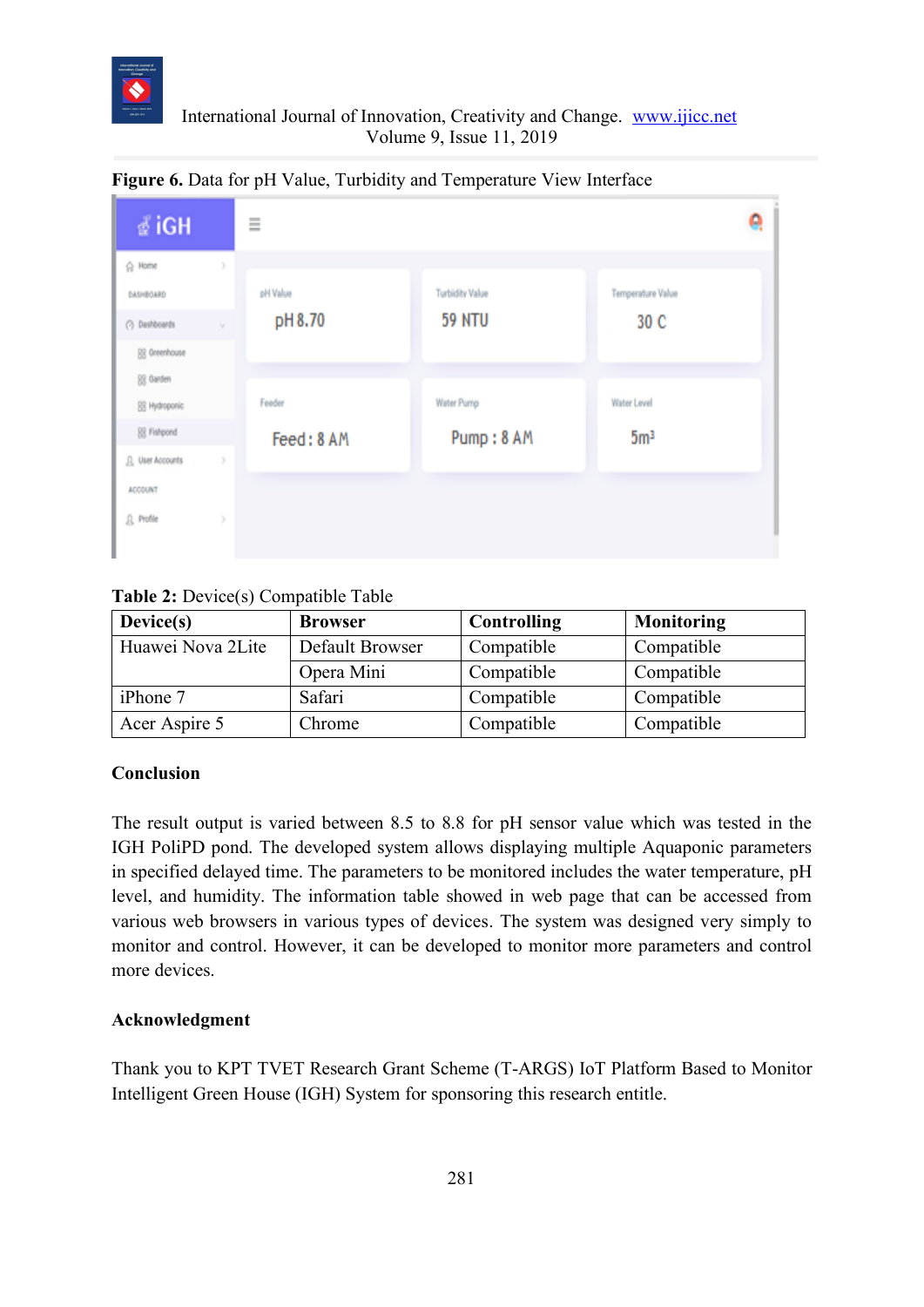![](_page_8_Picture_0.jpeg)

## **REFERENCES**

- Akshay, C., Karnwal, N., Abhfeeth, K. A., Khandelwal, R., Govindraju, T., Ezhilarasi, D. and Sujan, Y. (2012). *Wireless sensing and control for precision green house management.* Sixth International Conference on Sensing Technology (ICST).
- Anif, M., Dentha, A. and Sindung, H. W. S. (2017). *Designing Internship Monitoring System Web Based with Laravel Framework*. IEEE International Conference on Communication, Networks and Satellite (Comnetsat).
- Durmuú, H., Güneú, E.O. & KÕrcÕ, M. (2016). *Data Acquisition from Greenhouses by Using Autonomous Mobile Robot*. Fifth International Conference on Agro-Geoinformatics (Agro-Geoinformatics).
- Khattab, A., Abdelgawad, A. and Yelmarthi, K. (2016). *Design and Implementation of a Cloud-based IoT Scheme for Precision Agriculture*. 28th International Conference on Microelectronics (ICM).
- Kilicdagi, A. and Yilmaz, H. I. (2014). *Laravel Design Patterns and Best Practices.* Packt Publishing.
- Love, D. C., Fry, J. P., Ximin Li, Hill, E. S., Genello, L., Semmens, K. and Thompson, R. E. (2015). *Commercial Aquaponics Production And Profitability: Findings From An International Survey*. Journal Homepage: www.Elsevier.Com/Locate/Aqua-Online.
- Manju, M., Karthik, V., Hariharan, S. and Sreekar, B. (2017). *Real Time Monitoring of the Environmental Parameters of an Aquaponic System Based on Internet of Things.* Third International Conference on Science Technology Engineering & Management (ICONSTEM).
- Nichols, D. (2017). *Arduino-Based Data Acquisition into Excel, LabVIEW, and MATLAB*. The Physics Teacher.
- Pasha, A.K., Mulyana, E., Hidayat, C., Ramdhani, M. A., Kurahman, O. T. and Adhipradana, M. (2018). *System design of controlling and monitoring on aquaponic based on internet of things*. IEEE.
- Preetham, K., Mallikarjun, B.C., Umesha, K., Mahesh, F. M. and Neethan, S. (2019). *Aquaculture monitoring and control system: An IoT based approach*. International Journal of Advance Research, Ideas and Innovations in Technology.
- Rubiat, I., Shaikh, M. F., Md. Ruhul, A., Farha, M. J., Mohammod, J. I., Md.Jahangir, A., Mohammad, N. H. and Mohammad, A. (2017). *Assessment of pH and Total Dissolved*